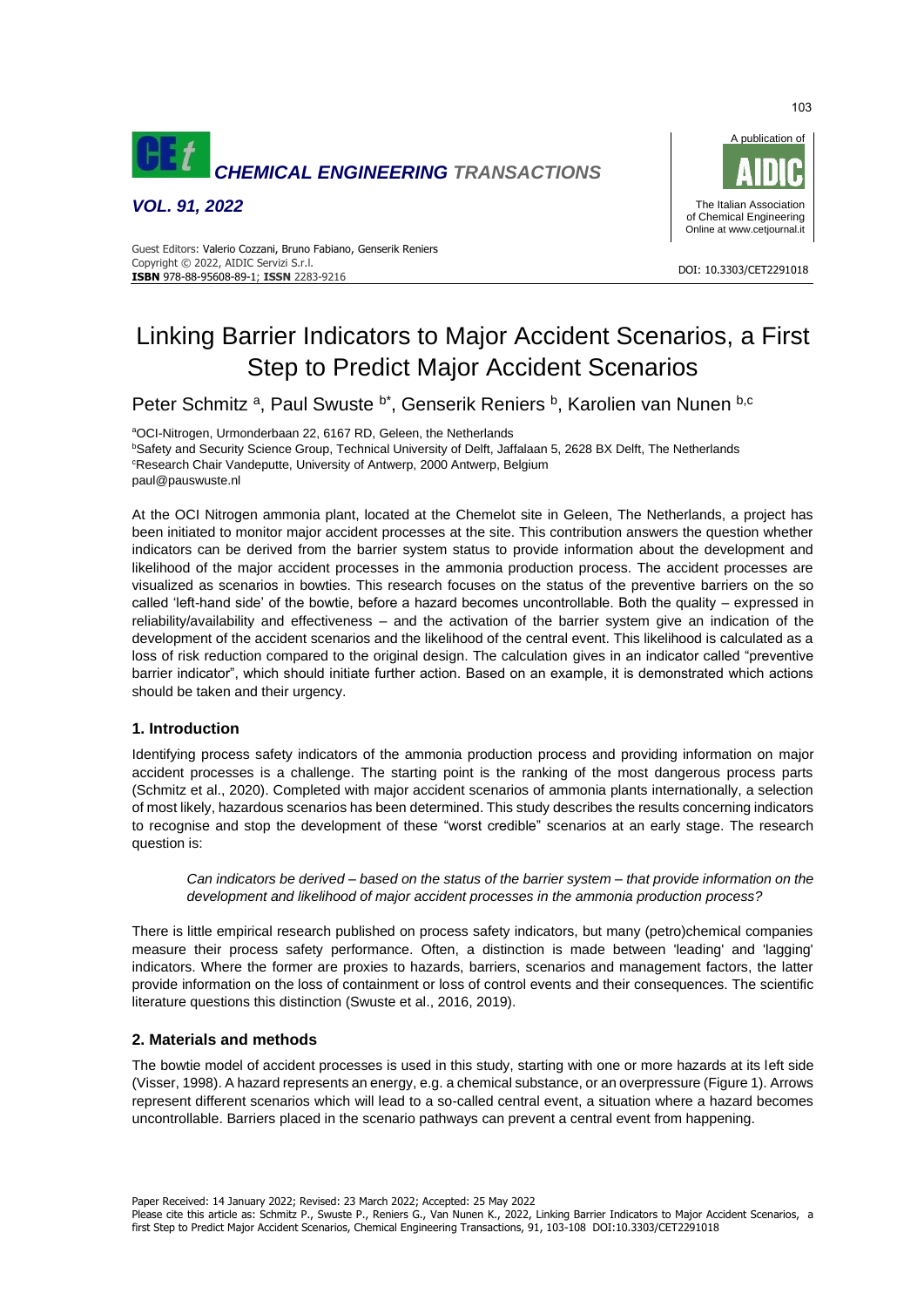Barriers are generally classified in physical and non-physical barriers, and are usually made up of three elements: a sensor, a decision maker and a final element or action taker (Guldenmund et al., 2006). A barrier only works if all three elements are functioning, and can be regarded as a 3-out of-3 system.



*Figure 1: The bow-tie model (Visser, 1998)*

The quality of a barrier is determined by various parameters, including: 1/ trustworthiness (effectiveness: functionality, reliability: performing its function, availability: functioning at any point in time), 2/ costs to keep the barrier functional, reliable and available, 3/ robustness: continue to function during incidents, 4/ response time: the time from activation to the execution of the intended function, and 5/ ''trigger": the event or condition that activates the barrier. To measure the likelihood of a scenario to develop into a central event, the decline in quality of the barriers must be monitored. The quality parameter trustworthiness is regarded as the only one that will vary sufficiently over time and can present the possible deterioration in quality of a barrier.

Preventive and corrective maintenance, inspection and test programs, and management and administrative aspects influence the trustworthiness of technical barrier systems. Sometimes a barrier is deliberately inactivated, or overridden, for example, for performing maintenance, an inspection or a test. So the status of a barriers may differ as Table 1 shows, including related symbols, used as abbreviations in this paper.

|  |  |  | Table 1: Possible barrier statuses and associated symbols |  |  |
|--|--|--|-----------------------------------------------------------|--|--|
|--|--|--|-----------------------------------------------------------|--|--|

| <b>Barrier status</b>         |                                             | Barrier symbol |
|-------------------------------|---------------------------------------------|----------------|
| Trustworthy and not activated | Not maintained, inspected or tested on time |                |
| Possibly not trustworthy      |                                             |                |
| Not trustworthy               | Overridden or defective                     | $\Theta$       |
| Trustworthy and activated     |                                             |                |

Trustworthiness of a barrier and risk reduction can be calculated, using a common and generally accepted equation from the IEC (2016) of the unavailability of a barrier as a function of time: U(t) = 1 - e<sup>- $\lambda$ t</sup>, where  $\lambda$  is the barrier failure frequency and t is any moment in time. U(t) is a dimensionless number between 0 and 1, a barrier is 100% trustworthy when the barrier is new. U(t) increases as time progresses. If a barrier is never maintained, inspected and tested, and the time t runs to infinity, U(t) will go to 1, the barrier will fail with 100% certainty when it is needed and/or the barrier will not (correctly) perform its necessary function. The risk reduction RR that can be achieved with the barrier is the reciprocal value of U(t), RR equals  $(1 - e^{-\lambda t})^{-1}$ . The risk reduction is mostly given as a 10-, 100- or 1000-fold reduction. The risk reduction expressed in logarithm is abbreviated as RRL, where the RRL is equal to  $log(1 - e<sup>-\lambda t</sup>)<sup>-1</sup>$ . In this study the time interval in between each maintenance, inspection and test is defined as T, meaning the barrier is maintained, inspected and tested at T, 2T, 3T, etc. The barrier can be qualified as trustworthy if it is checked no later than the required period T. If it is checked later than the required period T, the RR will decrease below its designed value. Table 2 shows the effect of postponement of maintenance, inspection and testing on the risk reduction RR and the risk reduction expressed in logarithm RRL. Three different values of U(t), meaning 0.1, 0.01 and 0.001, are included in Table 2 for various time intervals. An unavailability of 0.1 means that on average, the barrier is not working in 10% of the demands. Table 2 shows, for example, the effect of a postponed check by half a period to 1.5T. U(t) increases by a factor of 1.5 to resp. 0.15, 0.015 and 0.0015 and the RR decreases by 33%. In this study, it is assumed that a barrier may not be trustworthy if the RR has decreased by 50% or more from the required design value. Table 2 shows that this is the case if a barrier has not been checked (maintained, inspected and tested) for more than a doubled period of T (from 2T upwards).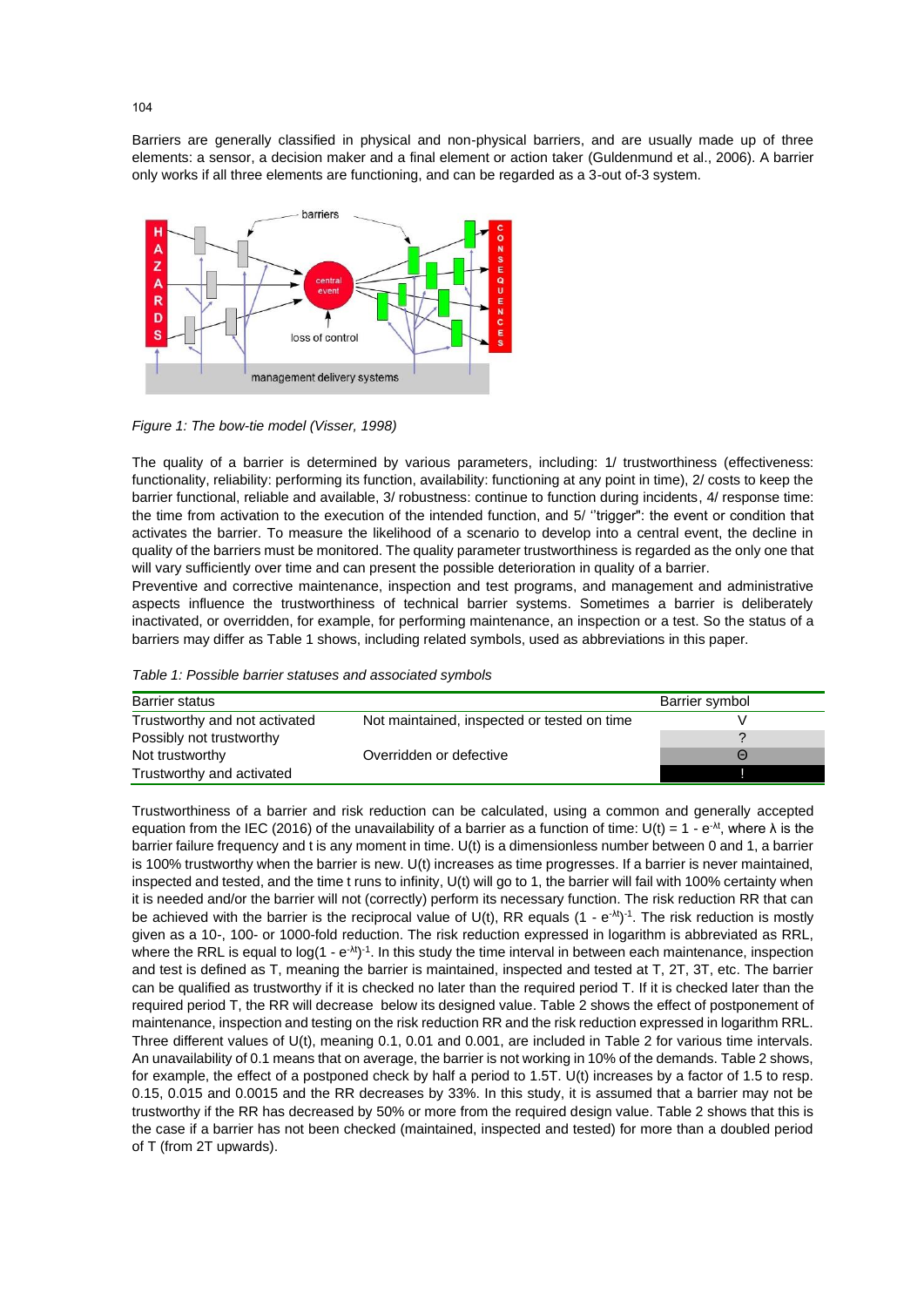| Time interval T | $U(t) = 1 - e^{-\lambda t}$ | $RR = (1 - e-\lambdat)-1$ | $RRL = log(1 - e^{-\lambda t})^{-1}$ |
|-----------------|-----------------------------|---------------------------|--------------------------------------|
|                 | 0.1 / 0.01 / 0.001          | 10 / 100 / 1000           | 1/2/3                                |
| 1.5T            | 0.15 / 0.015 / 0.0015       | 6.67/66.7/667             | 0.82 / 1.82 / 2.82                   |
| 2T              | 0.19 / 0.019 / 0.0019       | 5.25/52.5/525             | 0.72/1.72/2.72                       |
| 2.12T           | 0.20 / 0.020 / 0.0020       | 5.01 / 50.1 / 501         | 0.70 / 1.70 / 2.70                   |
| 3T              | 0.27/0.027/0.0027           | 3.69 / 36.9 / 369         | 0.57 / 1.57 / 2.57                   |
| 3.66T           | 0.32 / 0.032 / 0.0032       | 3.16 / 31.6 / 316         | 0.50 / 1.50 / 2.50                   |
| 6.58T           | 0.50 / 0.050 / 0.0050       | 2.00 / 20.0 / 200         | 0.30 / 1.30 / 2.30                   |
| No check        |                             |                           |                                      |

*Table 2: The influence of the time interval on U(t), RR and RRL*

The status of the barrier system determines the likelihood of the central event against which the barriers should prevent, and is therefore a suitable indicator. The preventive barrier indicator is the quotient of the current RRL and the required RRL. This is also called relative risk reduction expressed in a logarithm: RRRL. RRRL(t) = [RRL(t) / RRL<sub>required</sub>] x 100%. Table 3 shows the outcome of the preventive barrier indicator representing the likelihood of the central event in four colours. This likelihood increases as the colour shifts from green to red. The boundaries are evenly distributed in this chapter and are set at 0%, 25%, 50%, 75% and 100%. For each of these classifications, management must determine how to respond and by whom.

*Table 3: The colour of the preventive barrier indicator related to the RRRL*

|                                     | 100%               | 75%            | 50%                                                         | 25%      | 0% |
|-------------------------------------|--------------------|----------------|-------------------------------------------------------------|----------|----|
| RRRL                                | <b>RRRL&gt;75%</b> | 50%< RRRL ≤75% | 25% <rrrl≤50%< td=""><td>RRRL≤25%</td><td></td></rrrl≤50%<> | RRRL≤25% |    |
| <b>Preventive barrier indicator</b> | areen              | vellow         | orange                                                      | red      |    |

The preventive barrier indicator, RRRL, can be determined not only from the trustworthiness of the barrier system, but also from its activation and how many barriers still protect against the central event. The calculation of the RRRL can be applied in the same way here:  $RRRL(t) = [RRL(t) / RRL_{required}] \times 100\%$ , where RRL(t) is the risk reduction expressed in Briggs logarithm of the (remaining) barrier system to the central event. The RRRL shows the current risk reduction compared to what it should be according to design and has thus become a (relative) measure for the loss of quality of the barrier system. Figure 2 shows a barrier system of a total RRL of 3. The barrier system is always located on the left-hand side of the bowtie and consists of preventive barriers. This example represents for instance a high-pressure scenario, which is equipped with a SIL 1 qualified, instrumental safeguard and a (mechanical) safety valve.



*Figure 2: A scenario protected by two independent barriers with an RRL of 1 resp. 2*

Table 4 shows the RRL, the RRRL and the preventive barrier indicator related to the status of the two barriers. The two barriers differ in designed RRLs, which results in different RRRLs and preventive barrier indicator colours. In the process industry instrumental safeguards are used which do not have a SIL qualification as described in IEC 61511 (IEC, 2016). Four SIL levels are specified in this European standard, with SIL 4 as the highest and SIL 1 as the lowest level. However, "SIL a" qualified SIFs (Safety Instrumented Function) are often also part of a barrier system, but do not meet a SIL level as defined by IEC 61511. According to this standard, SIL a qualified SIFs are not subject to any special safety requirements. In this study it is assumed that a SIF with a SIL a qualification has an RRL of (minimum) 0.5. This means, for example, that two independent serial SIL a SIFs have a total RRL of 1 and can be equated to one SIL 1 SIF. A SIL a SIF which is possibly not trustworthy has an RRL equal to 0.2.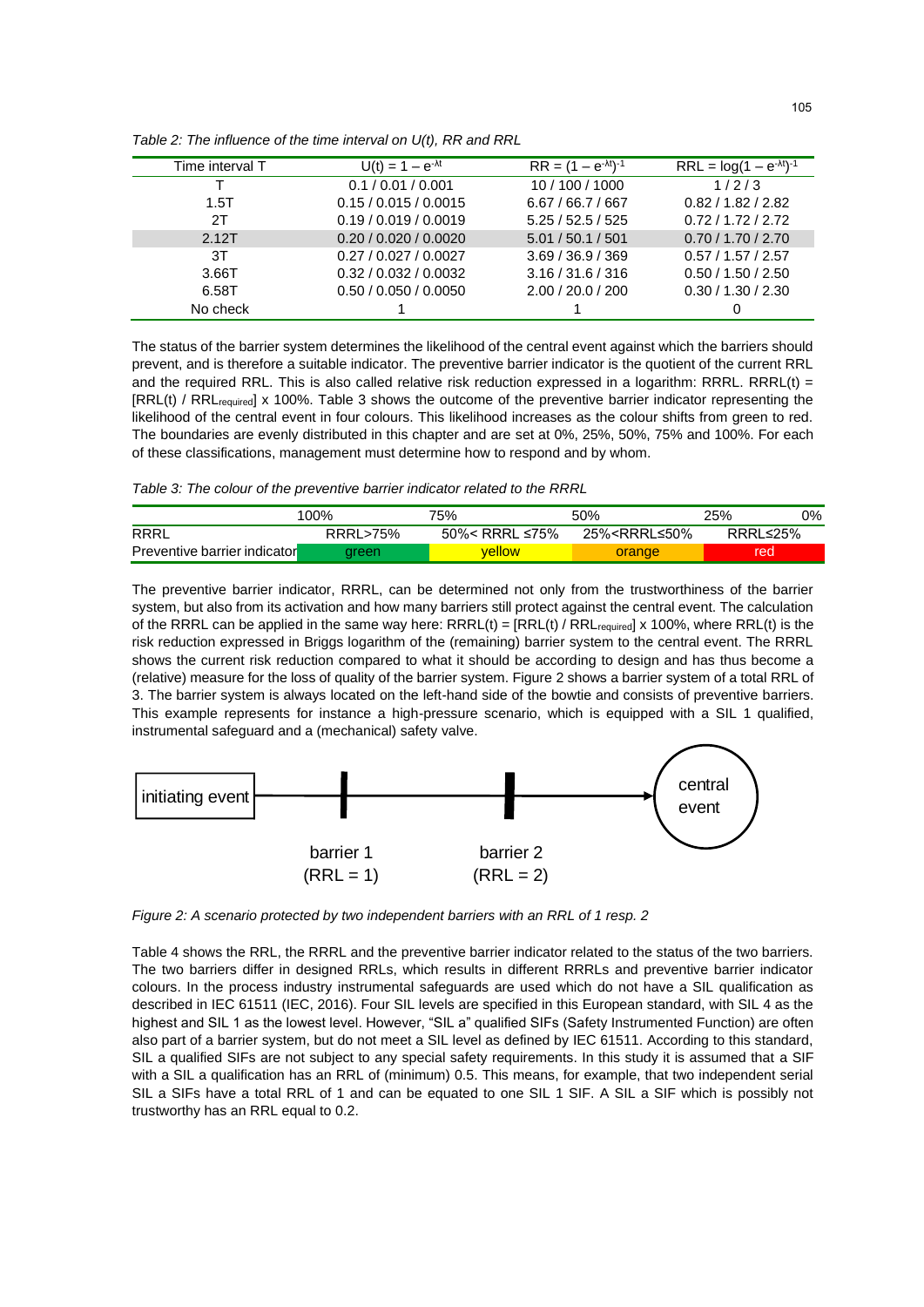| <b>Barrier 1</b> | Barrier 2 | <b>RRL</b> | <b>RRRL</b> | Preventive barrier indicator |
|------------------|-----------|------------|-------------|------------------------------|
|                  |           | 3          | 100%        | Green                        |
|                  |           | 2.70       | 90%         | Green                        |
|                  | Θ         |            | 33%         | Orange                       |
|                  |           | 2.70       | 90%         | Green                        |
|                  |           | 2.40       | 80%         | Green                        |
|                  | $\Theta$  | 0.70       | 23%         | Red                          |
| Θ                |           | 2          | 67%         | Yellow                       |
| Θ                |           | 1.70       | 57%         | Yellow                       |
| $\Theta$         | $\Theta$  |            | 0%          | Red                          |
| Θ                |           | 2          | 67%         | !Yellow!                     |
|                  |           | з          | 100%        | !Green!                      |
|                  |           | 2.70       | 90%         | !Green!                      |
|                  | Θ         |            | 33%         | !Orange!                     |

*Table 4: Preventive barrier indicator of a barrier system consisting of two barriers with an RRL of 1 resp. 2*

#### **3 Case study**

The ammonia process uses natural gas as a raw material. Gas is cracked to  $H_2$  and combined with  $N_2$  from the air. The synthesis reaction to form ammonia takes place in the presence of a catalyst at approx. 200 bar and 515 °C, the Haber-Bosch process. In the last part of the process the ammonia formed is cooled, separated from the unreacted and inert gases and reduced in pressure, followed by refrigeration to liquify the ammonia. Post reformer R1 is part of the cracking process, where uncracked natural gas from the reformer is cracked at temperatures, up to 1000°C. The post reformer is equipped with a water jacket that protects the inner wall against too high temperature. The water jacket has open connections on top. As the water jacket is slowly losing its contents, water has to be supplied continuously. A disturbed water flow will raise the wall's temperature, weaken it and finally the wall will collapse under the prevailing process pressure of approx. 37 bar. Process gas will escape, creating a jet fire or explosion. The water in the water jacket comes from the feed water pumps P1A and P1B, one running, and one on a stand-by mode. Pump failure is seen as the most likely cause for failure of the water supply. If both pumps fail, a motor alarm (MA P1) is activated, after which the operator can try and start one of the feed water pumps, start one of the condensate pumps or draw in canal water to feed the water jacket (Figures 3, 4).



*Figure 4: Scenario 'too high wall temperature R1' by failure of the water jacket cooling*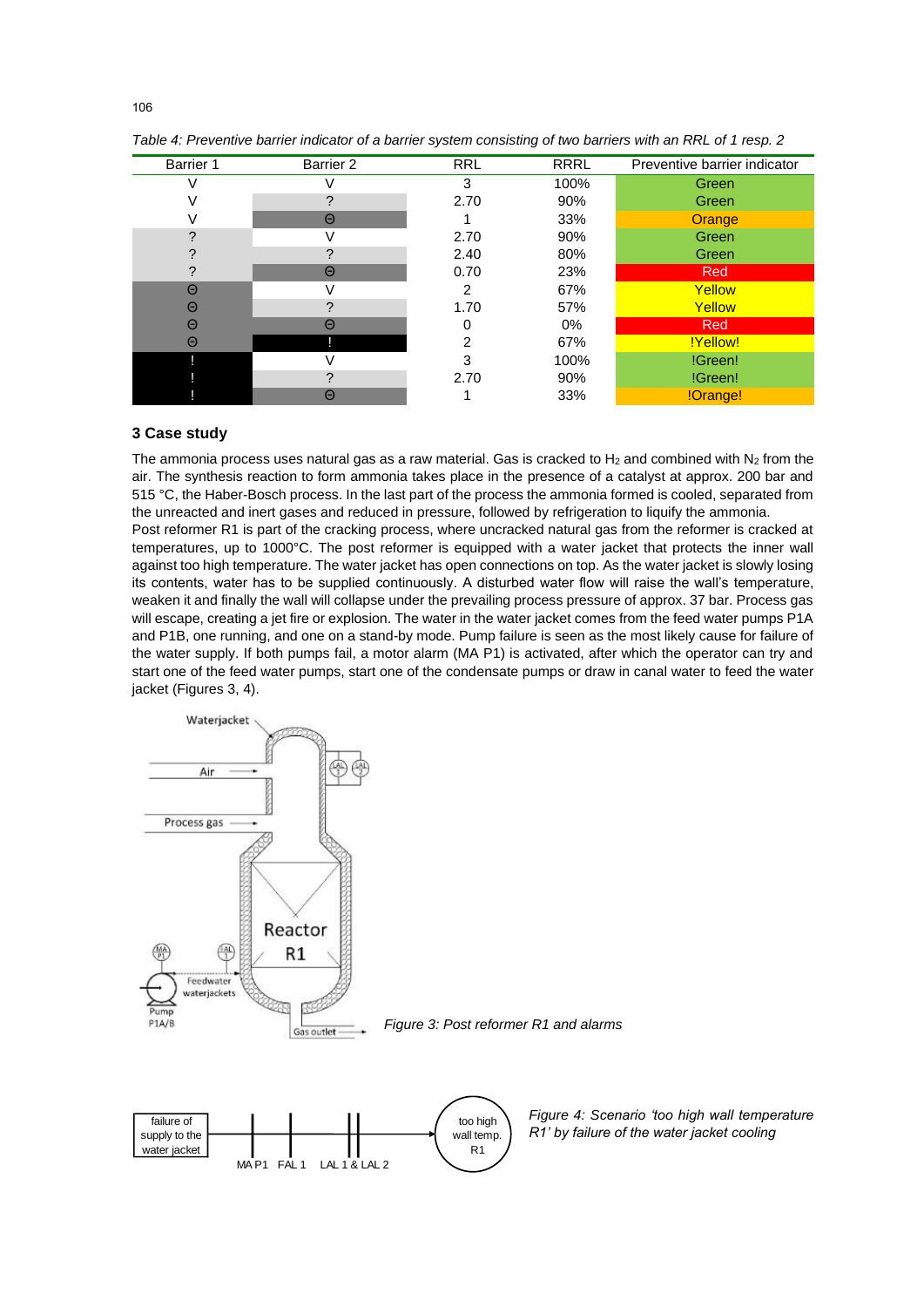A low water supply to the water jacket is also detected by a low flow alarm (FAL1) that gives the operator enough time to act and to ensure sufficient water supply to the water jacket. This action is identical to the activated alarm MA P1: manual start of the feed water or condensate pumps or the intake of canal water. Also two (low-level) alarms (LAL) installed on the water jacket will be activated if water levels are too low. Although these two identical alarms can be considered as a 1-out of-2 system, they count in the calculation as if they were two separate alarms. In case the low-level alarms have been activated, the operator has some but limited time to identify and recover from the cause. Ultimately it can be decided to shut down the plant. All the operator actions are relatively simple and can be conducted out without much time pressure. All four alarms have a SIL a qualification and an RRL of 0.5. According to specification, the scenario is protected by a barrier system with a total RRL of 2. The status of the preventive barrier indicators is presented in dashboards.

The screenshots below show a detailed process safety dashboard, showing all ammonia production installations (Figure 5), and zooming to the installation with a problematic barrier status (Figure 6), and activated alarms (Figure 7). Installing such a process safety dashboard can provide the control room with real-time information about the status of the barrier system, but it also enables management to view the *status quo* of their production unit at a high level.



*Figure 5: The process safety dashboard*

| R3101-1           | H3208-TS | 8 |
|-------------------|----------|---|
| A3104             | R3201    | Ī |
| A3105             | H3201-TS | Ξ |
| R3102             | H3202-SS | B |
| V3104             | R3202    | C |
| V3105             | H3203-TS | 3 |
| R3103AB           | H3206-TS | Ω |
| A3102             | V3210    | ŋ |
| H3101-TS          | H3207-SS |   |
| <b>H3102AB-SS</b> | V3201    |   |

*Figure 6: The process safety dashboard of the 'reformer and CO shift' section of ammonia plant*

| R3102                              |                   |                                            |                              |                                  |                                      |                        |
|------------------------------------|-------------------|--------------------------------------------|------------------------------|----------------------------------|--------------------------------------|------------------------|
| Failure of water supply to jacket  | <b>MA P3403AB</b> | (V<br><b>FIAL1110</b>                      | (2)<br><b>LAL1107</b>        | Ø<br>LAL1111                     | $\left(\overline{\mathsf{V}}\right)$ |                        |
| Too much air at start-up           | <b>FICAH1011</b>  | $\overline{\mathsf{v}}$<br><b>TIAH1092</b> | $\sqrt{V}$<br><b>TSH1092</b> | $^\mathbb{V}$                    |                                      |                        |
| Too little process gas at start-up | FSL1015/24/25     | $\sqrt{2}$<br><b>TIAH1092</b>              | $\sqrt{v}$<br><b>TSH1092</b> | $\circledv$                      |                                      |                        |
| Erosion of refractory              | LC1108/1112       | $\sqrt{2}$<br><b>FIAH1110</b>              | $(\vee)$<br><b>LAL1107</b>   | $\circledcirc$<br><b>LAL1111</b> | (V)                                  |                        |
| Leaking waterjacket                | Inspection        | $\widehat{\mathsf{v}}$<br>LC1108/1112      | $\sqrt{V}$<br>FIAH1110       | $(\sqrt{2})$<br>LAL1107          | $\circledcirc$<br>LAL1111            | $\widehat{\mathsf{V}}$ |
| Creep / HTHA                       | Refractory        | $\alpha$<br>LC1108/1112                    | (V<br><b>FIAH1110</b>        | $\mathsf{V}$<br><b>LAL1107</b>   | $\circ$<br><b>LAL1111</b>            | $\widehat{\mathsf{V}}$ |

*Figure 7:The process safety dashboard of the post reformer with multiple scenarios*

#### **4. Discussion**

This chapter shows that it is possible to give a qualitative estimate of the likelihood of the central event based on the preventive barrier status. However, the presented model has a few limitations. Barriers usually consist of 3 elements: a sensor, a decision maker, and a final element.